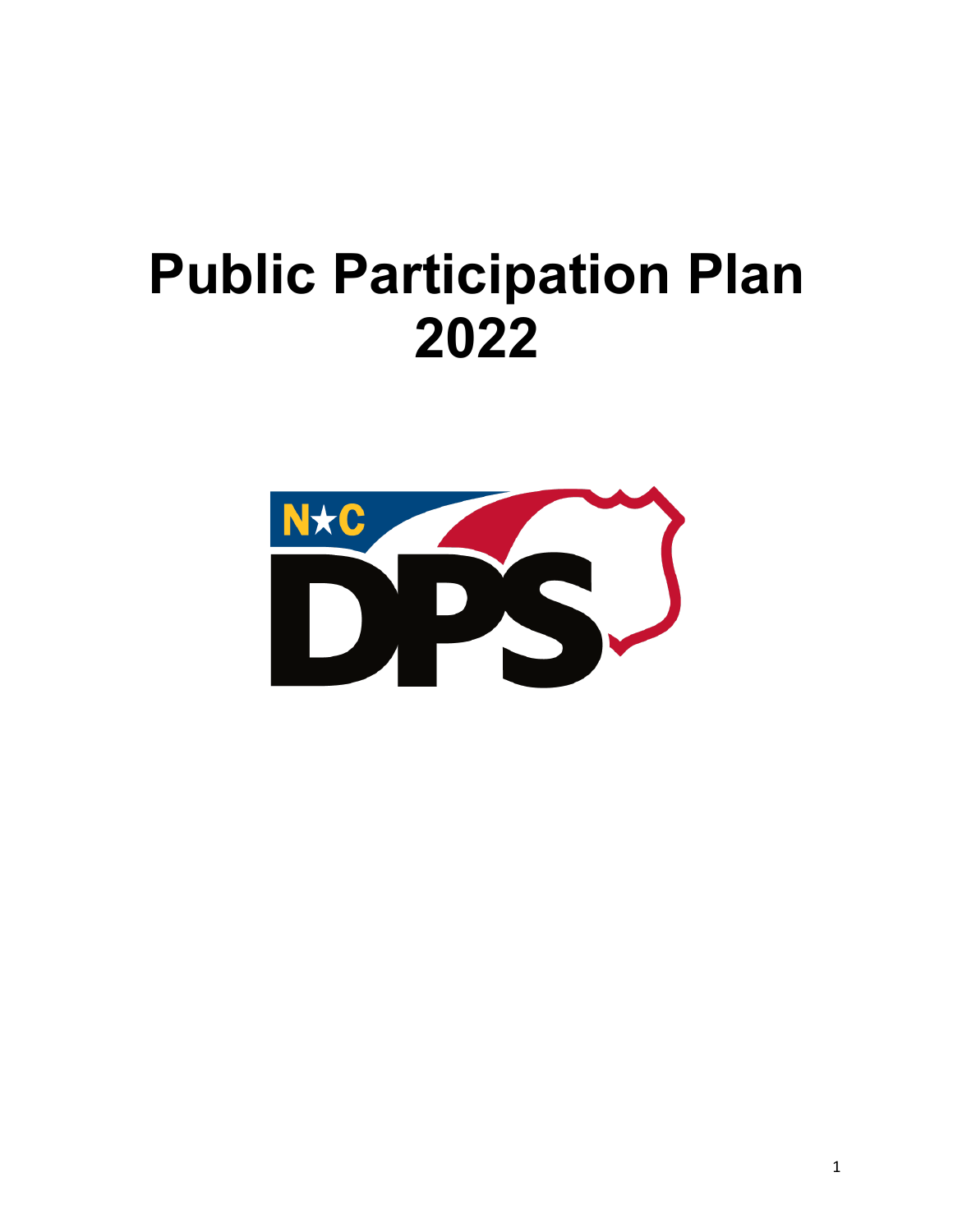## **Table of Contents**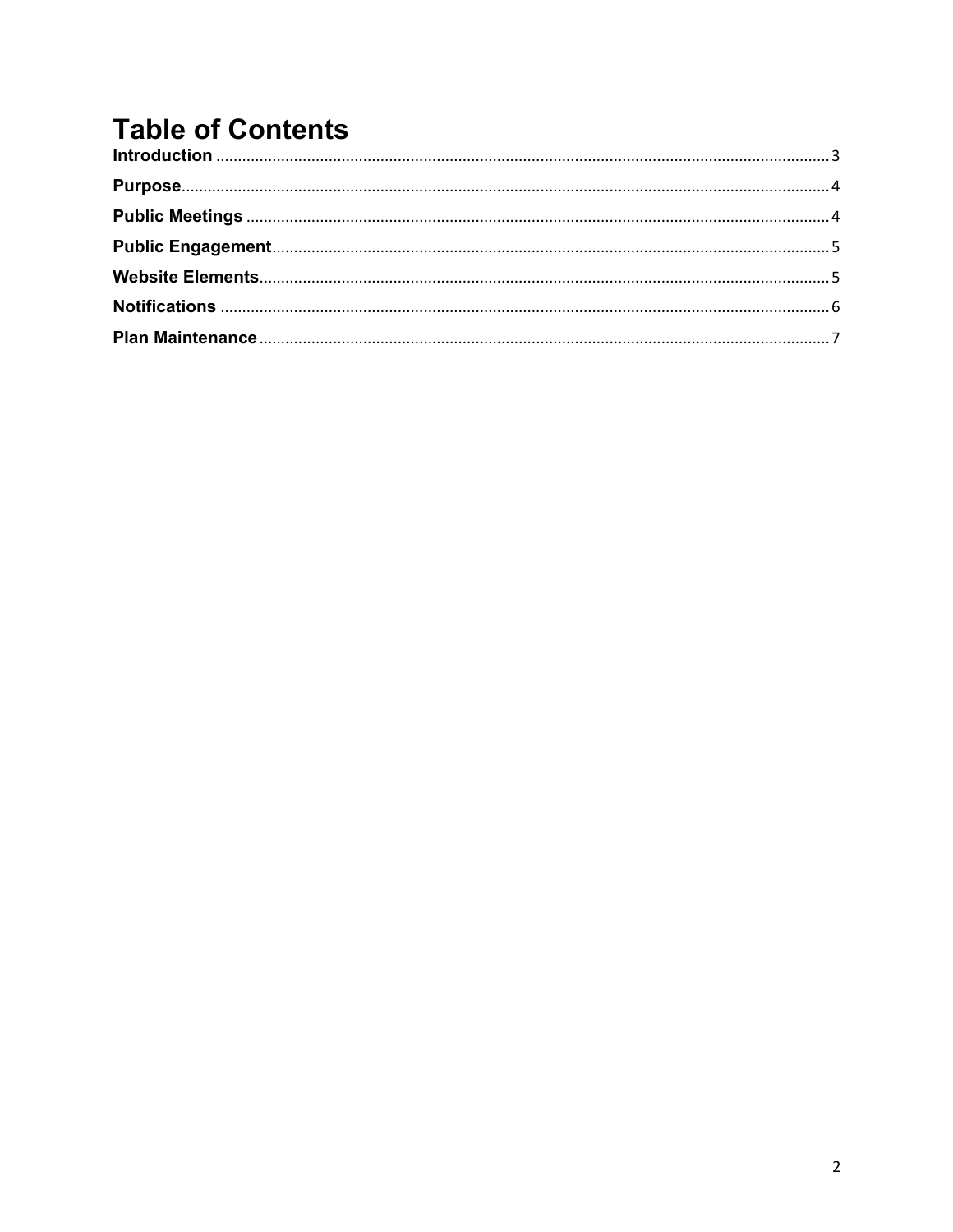#### **Introduction**

The North Carolina Department of Public Safety (NCDPS) recognizes that all citizens of North Carolina have the right to access government services and to meaningfully contribute to government decisions. Building a more inclusive society affects and requires the participation of all North Carolinians. Outreach to and engagement with North Carolina's residents is critical for NCDPS to be successful in meeting its mission to safeguard and preserve the lives and property of the people of North Carolina through prevention, protection, and preparation with integrity and honor.

To this end, the NCDPS Public Access and Participation Plan includes the commitment to:

- Develop staff capacity to represent NCDPS to the public, and to be responsive to citizens who contact the Department seeking help;
- Continually review how the public accesses NCDPS, to promote transparency, and better enable meaningful participation; and
- Strive for continuous improvement in the areas of public access, participation, and engagement.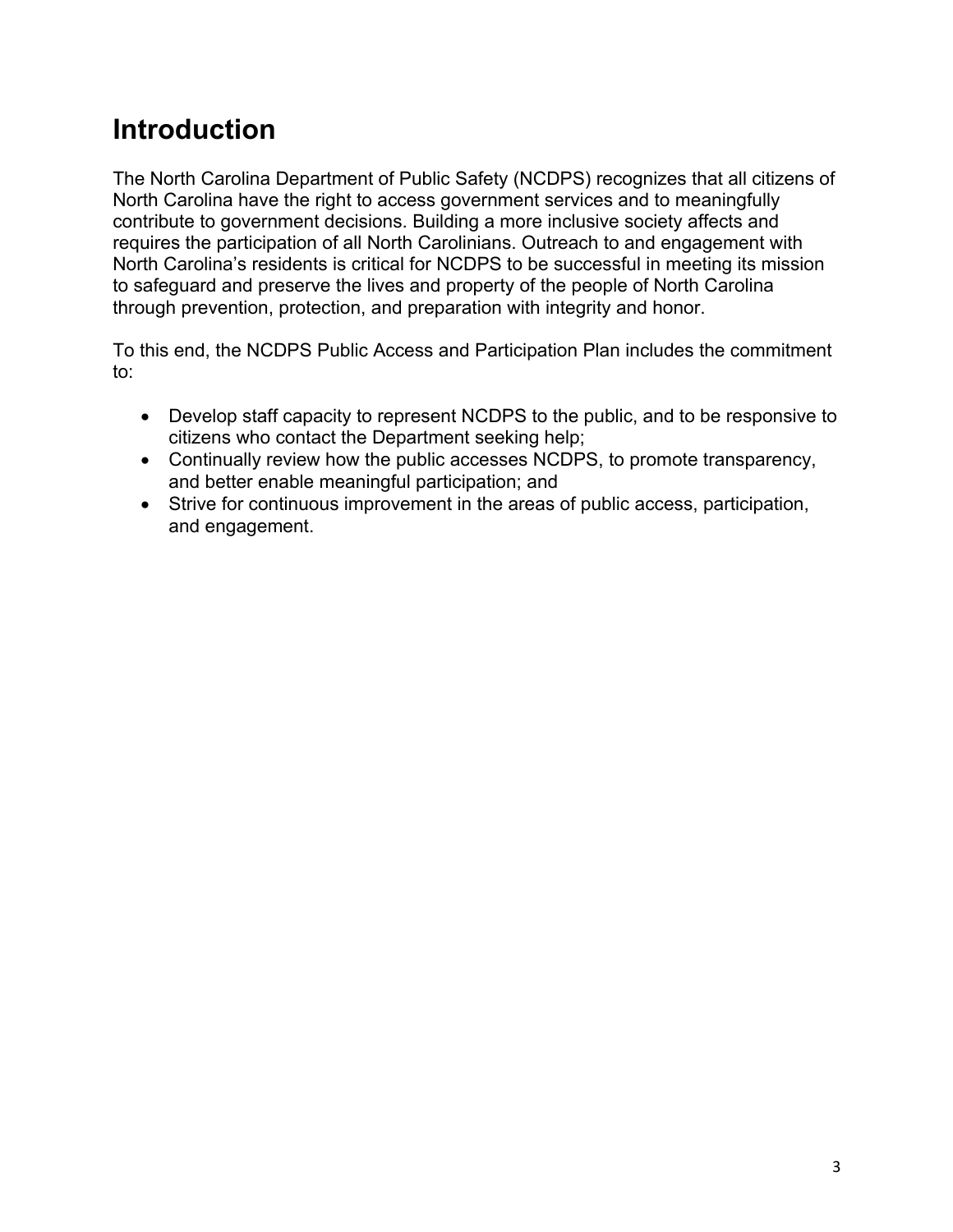### **Purpose**

The purpose of this plan is to ensure consistency across the Department in both the understanding and implementation of public access, participation, outreach, and engagement strategies. NCDPS recognizes public engagement is an active and intentional dialogue between members of the public and NCDPS.

By applying the guidance and best practices presented in this plan, NCDPS aims to:

- Create better opportunities and mechanisms to receive public input.
- Promote respectful and meaningful dialogue between community members, organizations, and the Department.
- Educate the public about the Department's programs.
- Build trust with the public to strengthen community ties and partnerships.
- Work with community organizations to identify shared goals and opportunities for collaboration.
- Work with the public on strategies to improve future public engagement.
- Develop communication plans, as needed, that promote outreach to underserved communities.

#### **Public Meetings**

There is no "one size fits all" approach to public involvement. NCDPS continues to use a variety of comprehensive, tailored methods and strategies to facilitate meaningful public involvement. Public meetings are important to the public's access to NCDPS and to public understanding of NCDPS plans and actions. They are an opportunity for NCDPS to engage communities whose opinions may have been overlooked.

To improve public engagement and access, NCDPS shall:

- Review existing practices governing the conduct of agency public meetings, and make adjustments if needed to promote greater access and meaningful public engagement; and
- Adopt the goal of ongoing improvement of public access and public participation.

In their review of existing practices governing the conduct of public meetings, NCDPS Divisions are encouraged to consider the following actions which can remediate barriers to participation:

- **Timing:** Adopting timing of informal public meetings at different hours of the day and days of the week to increase the likelihood of getting more representative participation when applicable.
- **Publicity:** Publicizing using various media to promote meeting attendance.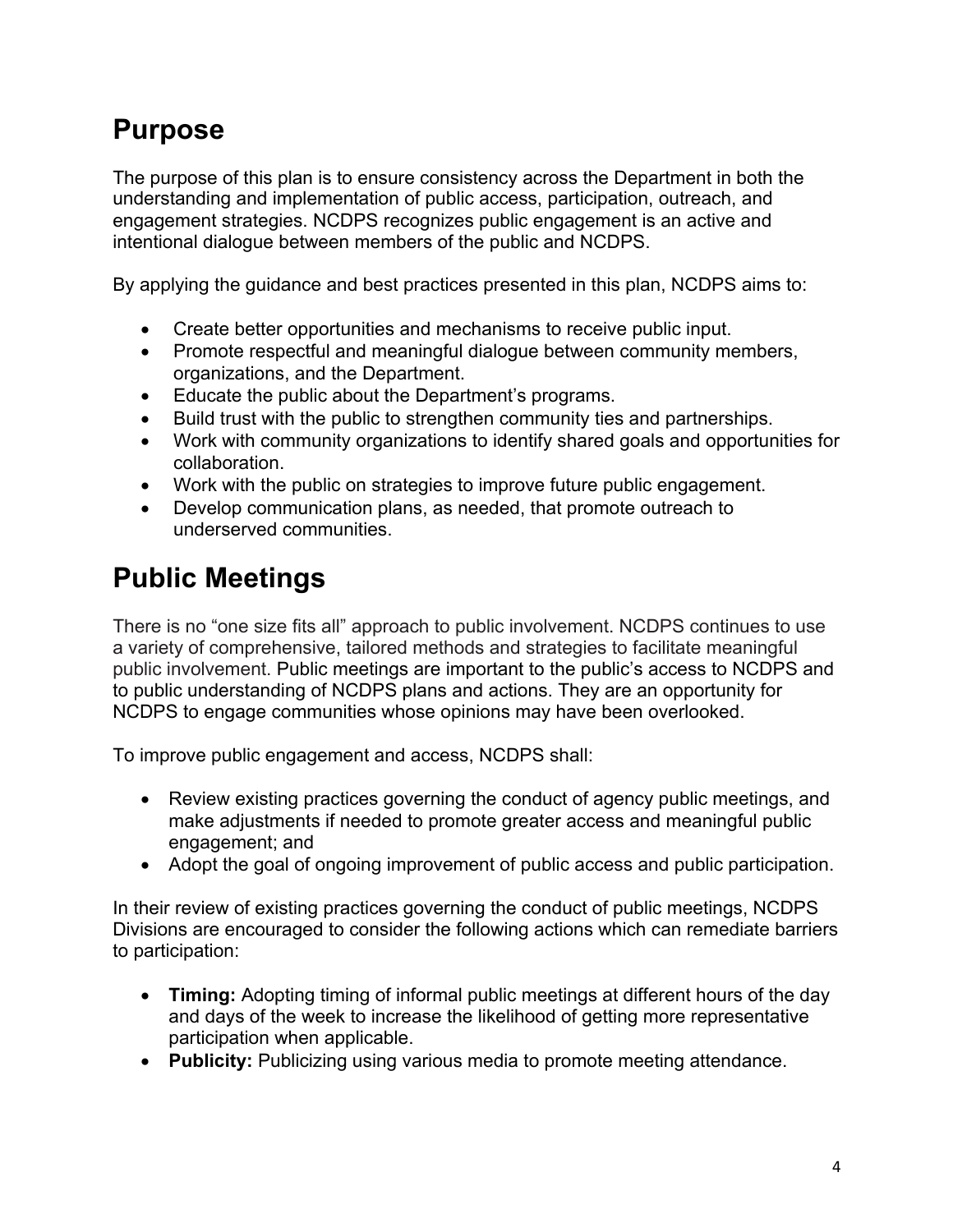- **Outreach Intermediaries:** Utilizing indirect methods of outreach to publicize proposed agency actions, including coordinating with intermediary organizations that possess their own networks.
- **Venues:** In addition to providing virtual meeting locations, adopting a variety of locations accessible to underserved communities, and ensuring that venues are physically accessible.
- **Languages:** Providing translation in American Sign Language and the top two spoken languages of a community, as determined by the most recent census.
- **Non-Technical Information:** Providing relevant information and data to the public in a manner that is easily understandable.
- **Varied Means of Input:** Providing multiple means of public input, augmenting inperson and virtual meetings, to include telephone, email, online comment portals, surveys, polls, and other means. And when able, making recordings of meetings available to the public.

# **Public Engagement**

NCDPS will continue to look for appropriate opportunities to improve community engagement and outreach efforts, especially in underserved communities. NCDPS continues to consider geography, available community information, and other relevant data to reach key constituencies and stakeholders. NCDPS's public engagement and outreach efforts may include:

- Distributing media releases when events are posted for public notice and public comment.
- Posting to social media to raise awareness for public notice and public comment events.
- Communicating with interested parties, such as community members, local and Tribal governments, community organizations and non-profit organizations that have expressed an interest in or may be directly affected by the Department's proposed action.
- Meeting in-person with interested parties to address issues of concern.
- When contacted, directing members of the public to the proper staff contacts within NCDPS or other appropriate agencies.

## **Website Elements**

Making sure the NCDPS website is designed with a focus on a positive user experience allows the Department to increase web-traffic and engagement while improving the public's understanding of agency goals and activities.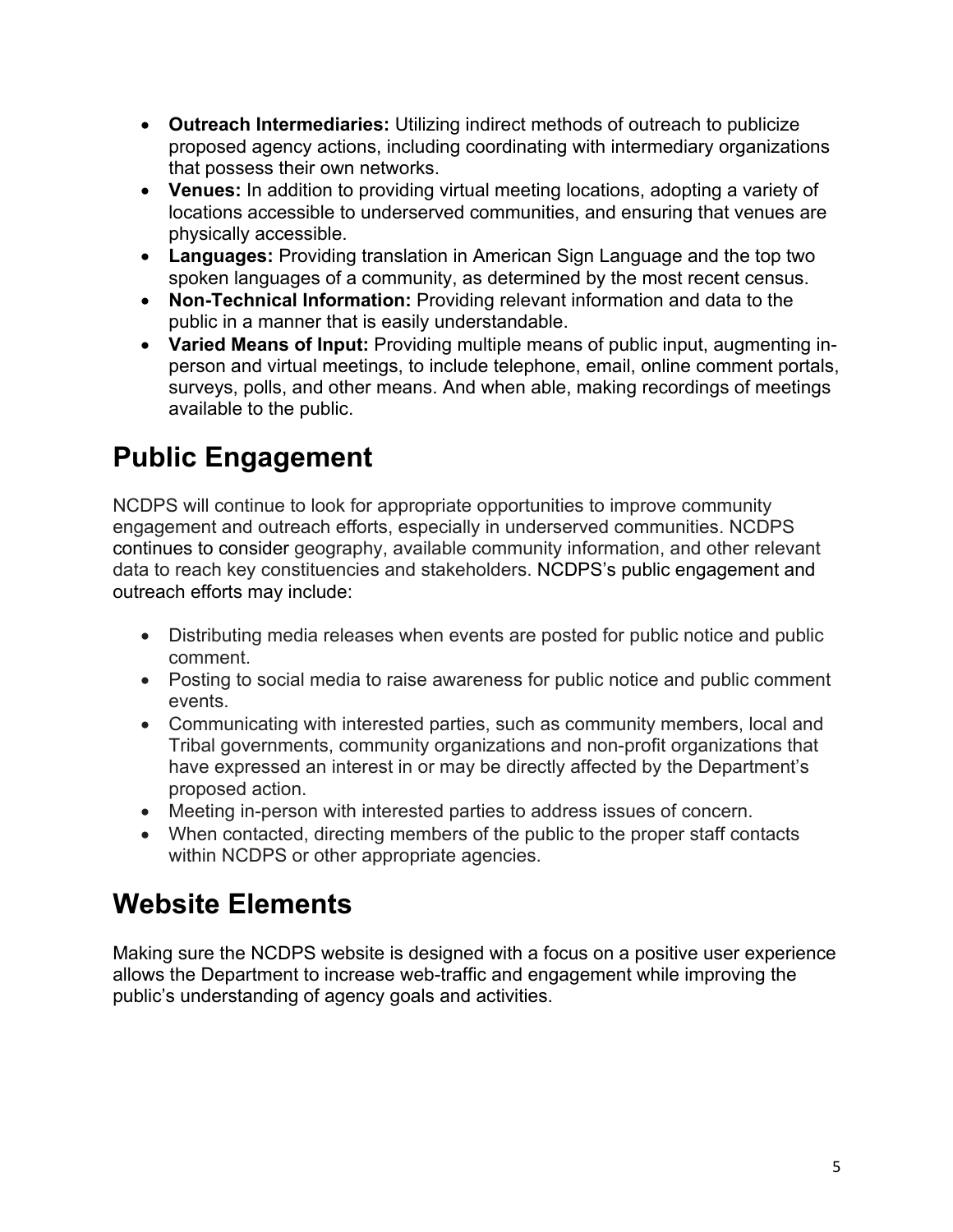NCDPS will continue to:

- Review all website language describing agency policies, programs, and processes, and, where necessary, update content with clear, plain-language statements.
- Consult with other state agencies that have taken steps to improve access to their websites.
- Regularly check public facing contact information to ensure quick and direct access to departmental contacts.
- Review website for ADA compliance.

NCDPS will strive to:

- Convey technical information in a clear and accessible manner.
- Incorporate translation service on public-facing NCDPS web-based content. Uploaded documents may be translated from English to Spanish depending on the subject matter.
- Make available multiple methods for the public to provide input through the NCDPS website and otherwise. This could include telephone, email, general comment portals (webforms) and other means.

#### **Notifications**

Meetings of public bodies required by law to be noticed can be found on the North Carolina Secretary of State's searchable public meetings calendar, https://www.sosnc.gov/online\_services/calendar/Search, usually within 15-30 days of the meeting and includes all elements for who, what, when, where, why and how. However, members of the public may have varied access to technology and internet. Therefore, it is important for the Department to continue to practice different methods of communication and outreach to help ensure public notices reach an external audience.

Flyers can be effective at beginning dialogue with a particular community. Venues where information can be posted that may have higher concentrations of vulnerable populations (i.e., children, the sick, elderly, etc.) or shared spaces underserved community members may frequent include:

- Schools
- Places of worship
- Tribal facilities
- Locally owned businesses
- Restaurants
- Nursing homes
- Public libraries
- Community colleges and universities
- Community centers